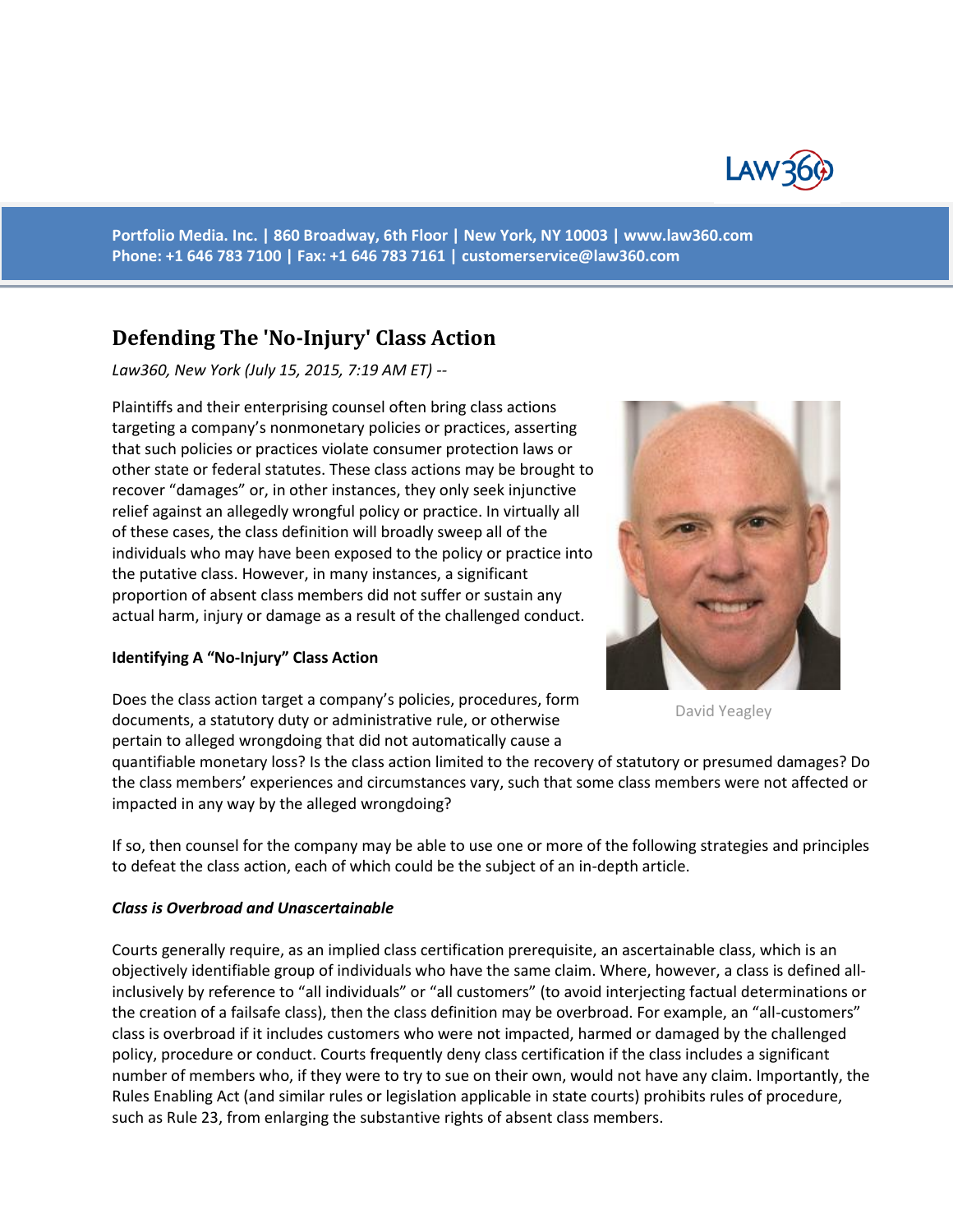Along these same lines, interjecting qualifications or limitations into a class definition may in turn create an ascertainability issue or result in a failsafe class. For example, limiting a class to only those customers "who were damaged as a result of the inclusion of a [boilerplate] contract term" may solve the problem of an overbroad "all-customers" class, but it interjects individualized factual determinations that render the members of the narrowed class objectively unascertainable.

## *Plaintiff and/or Class Members Do Not Have Standing to Sue*

Standing is currently a hot-button issue, particularly in federal court under Article III. With respect to the named plaintiff, issues of standing may be implicated if the plaintiff is claiming only statutory damages,[1] or if the plaintiff is a dissatisfied one-time purchaser seeking an injunction proscribing future wrongdoing. Standing principles also may extend to absent class members who were not affected by, and who could not prove that they sustained any harm or damage as a result of, the challenged conduct. State courts may apply standing principles that are similar to those applied in federal court.

### *Actual Damage is a Required Element of a Claim*

For many common-law claims, actual damage is a required element of the claim. Likewise, state statutes or procedural rules might impose an actual damages requirement (or exclude the recovery of statutory damages) in a class action. Thus, in a no-injury class action, the named plaintiff and/or absent class members may not be able to establish the substantive elements of the class claim.

### *Plaintiff Cannot Establish the Commonality or Predominance Prerequisites*

Courts sometimes address intra-class differences through the class definition, and other times under the commonality and predominance prerequisites to class certification. Under commonality and predominance, defense counsel should focus on issues of causation, i.e., is there common and classwide proof that the alleged wrongdoing in fact caused harm or damage to the members of the class? If individuals included in the class were not harmed or damaged as a result of the alleged wrongdoing, then there is no classwide proof of causation.

In general, individualized issues of causation (sometimes referred to as "fact of damage") are a more significant impediment to class certification than differences in the amount of damages, although significant intra-class differences in the formula for computing damages, or the necessity of highly individualized proof of the amount of damages sustained by a given class member, may still be relevant to whether a class can be certified. The amount of damages may also be relevant to class certification if the aggregate classwide damages are based on statistical modeling.[2]

## *Plaintiff Cannot Establish the "Typicality" Prerequisite*

A class action almost always is strategically fronted by plaintiff who was impacted by the challenged policy or practice, even if others included in the putative class were not. Defense counsel may be able to defeat certification by showing that the named plaintiff's own peculiar facts are not typical or representative of the facts pertaining to other absent class members. Likewise, intra-class conflicts may be created if the named plaintiff seeks to artificially limit the claims or damages that could be asserted if absent class members were to sue on their own.